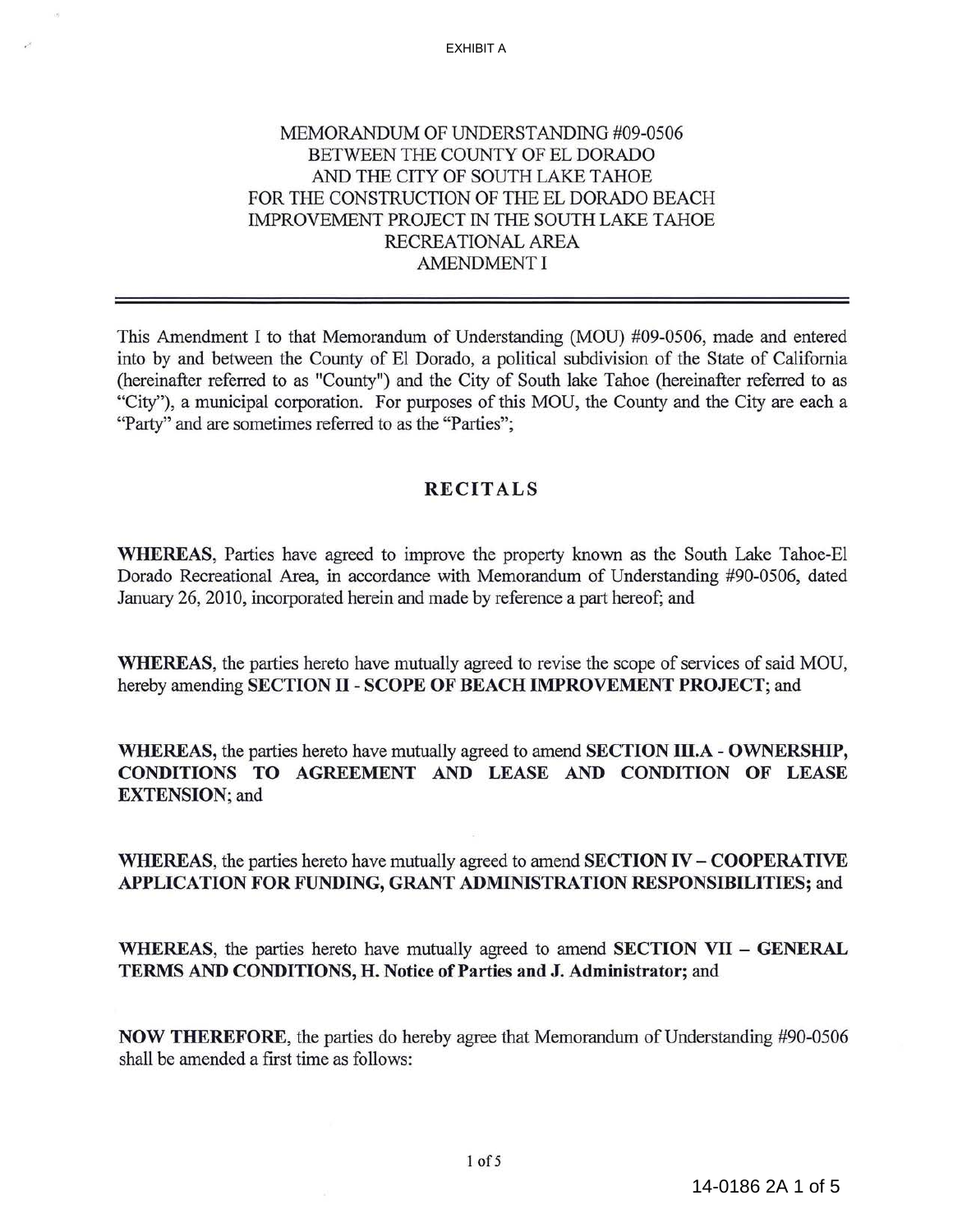# **SECTION II**

#### **SCOPE OF BEACH IMPROVEMENT PROJECT:**

The Beach Improvement Project will involve the implementation of water quality measures and improvements to recreational features of the waterfront area in accordance with a conceptual plan as presented to the Board of Supervisors on August 26, 2008 (Phase I Conceptual Plan). Maps depicting the Beach Improvement Project are attached hereto, identified as Attachment 2 Beach Improvement Project Map and Attachment 4 Restroom Relocation and Reconstruction Project and incorporated herein by reference. The Beach Improvement Project Phase 1 improvements shall include, but are not limited to, storm-water infiltration areas, pervious paving, stabilization of the bluff to reduce erosion at the lake-edge, terraced seating areas for lake viewing, ADA accessible viewing areas, improved picnic and barbeque areas, a small building with City operated concessions for food, a restroom, a small building for non-motorized water crafts, a cantilevered lake overlook, an upgraded Class I bike path, and a new waterfront plaza for community recreation, which was completed in March of 2012. This Amendment encompasses Phase 2 improvements which shall include, but are not limited to reconstruction of the existing restrooms to meet Americans with Disability Act (ADA) requirements and standards for winterization, up to six stalls for women and six facilities for men, retrofit modifications of the existing drinking fountain to make it wheelchair accessible, paving pedestrian walkways and ramps, and adding parking lot safety lighting. Hereinafter Phase **1** and Phase 2 will be referred to as Beach Improvement Project Improvements.

#### **SECTION III.**

## **OWNERSHIP, CONDITIONS TO AGREEMENT AND LEASE AND CONDITION OF LEASE EXTENSION:**

A. The Beach Improvement Project is located on real property owned by the County and leased by the City ("Leased Property") in accordance with a Lease of Real Property Agreement commencing on July 1, 1968 for a term of 55 years and memorialized in an Agreement dated December 12, 1982, fully executed and amended in December 1986 ("Lease Agreement"). This MOU is contingent on the full execution of an amendment to the Lease Agreement accomplishing a Lease Extension to conform to the anticipated funding agreement(s). Accordingly, the Parties shall execute such amendment prior to the award of any contract for the construction or implementation of the Beach Improvement Project. The Lease Extension covers the El Dorado Beach Portion (Phase 1) and the Restroom Relocation and Reconstruction Portion (Phase 2) of the Lease Property as defined in the amendment to the Lease Agreement.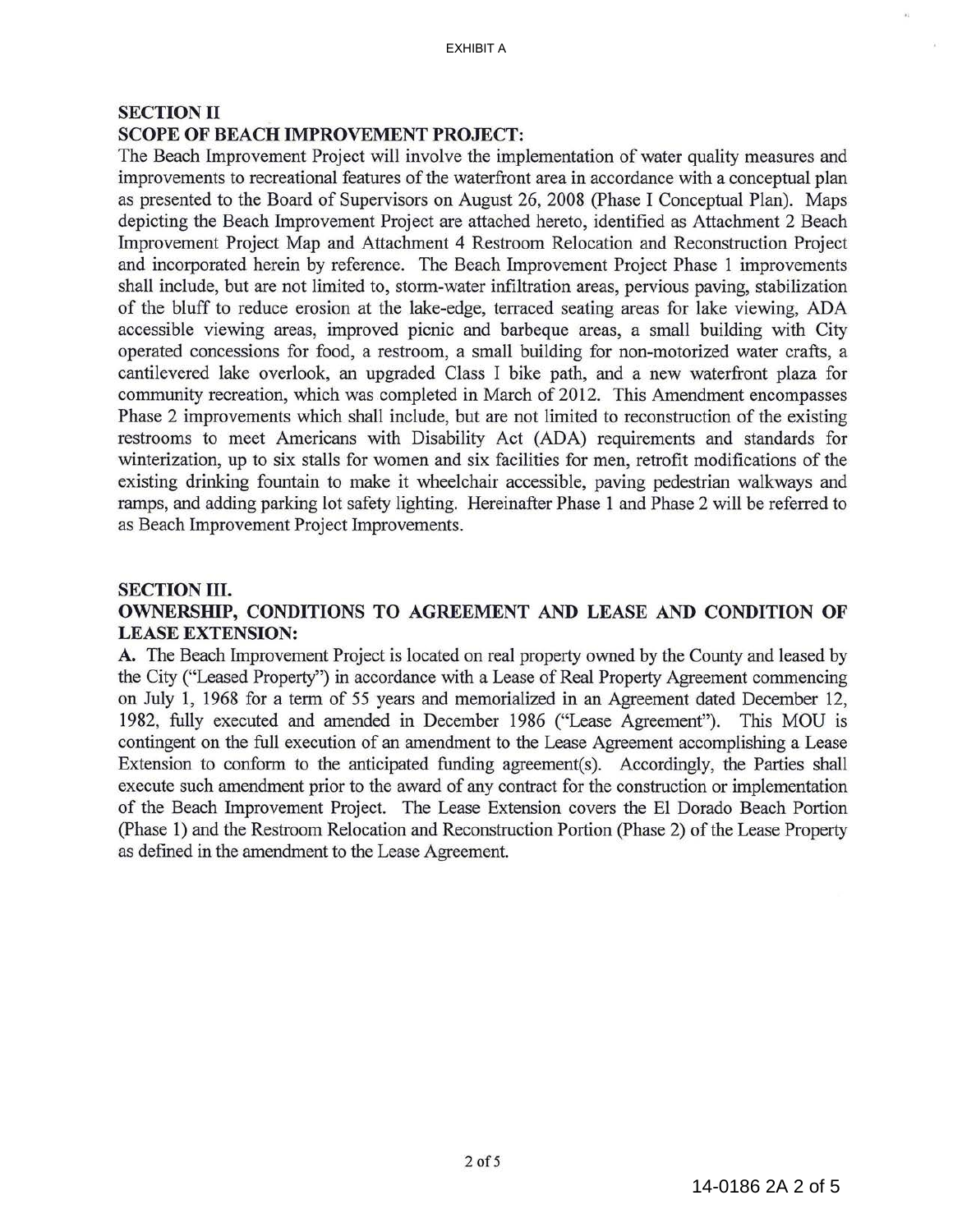#### **SECTION** IV

 $\ell$ 

# **COOPERATIVE APPLICATION FOR FUNDING, GRANT ADMINISTRATION RESPONSIBILITIES:**

The City has accepted funds or grants in its name allocated by the California Tahoe Conservancy for the El Dorado Beach Portion (Phase 1) of The Beach Improvement Project. The Restroom Relocation and Reconstruction Portion (Phase 2) of The Beach Improvement Project has been allocated with funding through the California Department of Boating and Waterways. The City shall have the responsibility to administer and comply with the requirements and obligations set forth therein including but not limited to fiscal control, accounting, record keeping, invoice and other administrative tasks.

#### **SECTION VII- GENERAL TERMS AND CONDITIONS:**

**H. Notice to Parties:** All notices to be given by the parties hereto shall be in writing and served by depositing same in the United States Post Office, postage prepaid and return receipt requested. Notices to County shall be addressed as follows:

COUNTY OF ELDORADO Chief Administrative Office 330 Fair Lane Placerville, CA 95667 ATTN: Kim Kerr, Assistant Chief Administrative Office

Chief Administrative Office Parks Division 330 Fair Lane Placerville, CA 95667 ATTN: Vickie Sanders, Parks Manager

or to such other location as the County directs

with a carbon copy to:

COUNTY OF ELDORADO Chief Administrative Office Procurement and Contracts Division 360 Fair Lane Placerville, CA 95667 ATTN: Terri Daly, Purchasing Agent

Notices to City shall be addressed as follows:

Nancy Kerry City Manager City of South Lake Tahoe 1901 Airport Rd., Ste. 203 South Lake Tahoe, CA 96150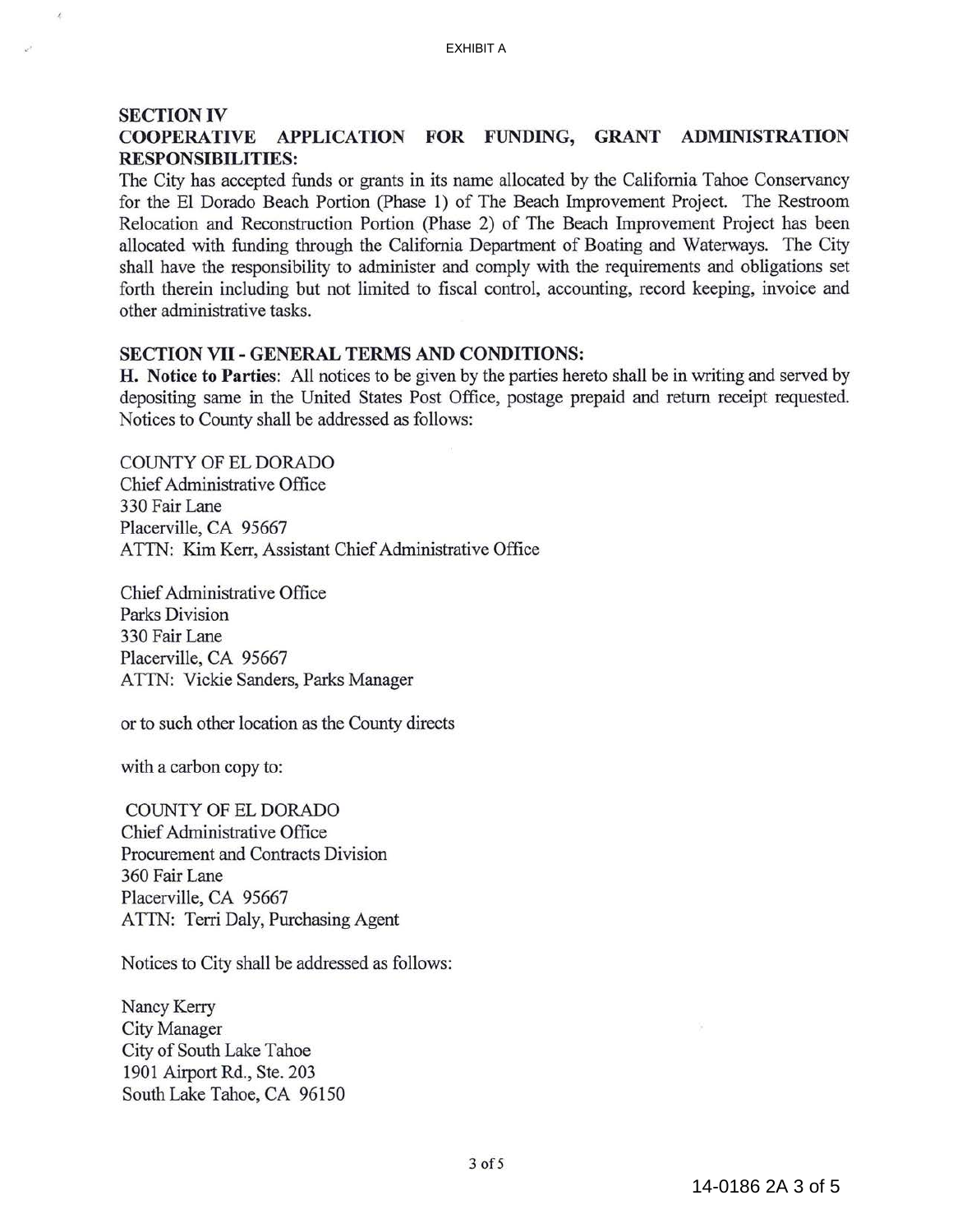or to such other location as the City directs.

**J. Administrator:** The County Officer or employee with responsibility for administering this MOU is Vickie Sanders, Parks Manager, Parks Division, Chief Administrative Office or successor.

Except as herein amended, all other parts and sections of that Memorandum of Understanding #09- 0506 shall remain unchanged and in full force and effect.

## **Requesting Contract Administrator Concurrence:**

By:

Dated: **Dated:** 

ÿ,

Vickie Sanders Parks Manager Parks Division, Chief Administrative Office.

# **Requesting Department Head Concurrence:**

 $By:$ 

Dated:

----------------------------------Kimberly Kerr Assistant Chief Administrative Officer Chief Administrative Office